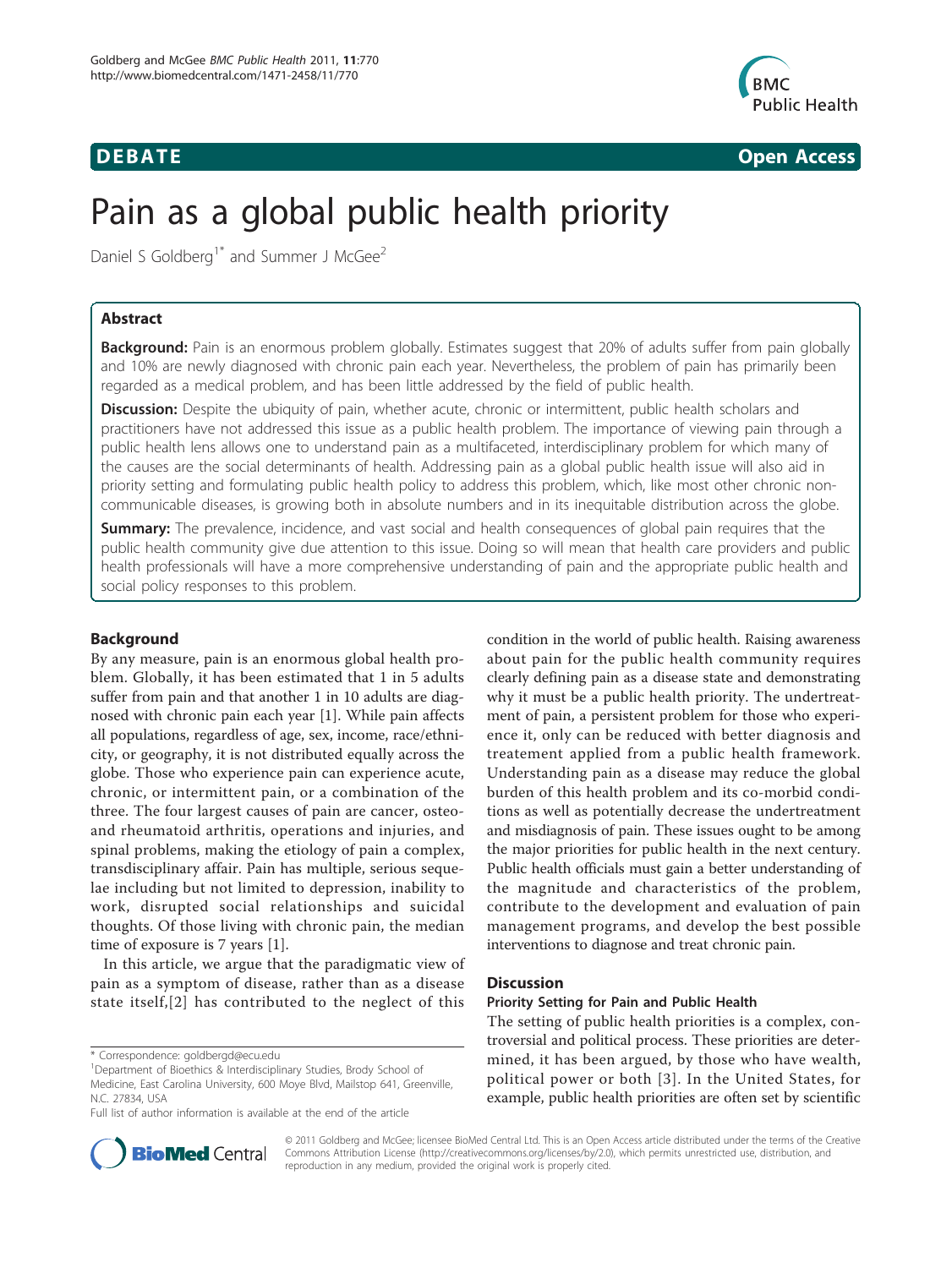advisory boards such as the Institute of Medicine committee which produced in July 2011 the report Relieving Pain in America<sup>[[4\]](#page-3-0)</sup>. What we see in this landmark report is a reframing of the agenda for pain including a social transformation of pain diagnosis, treatment, and care. Yet even though this report argues that pain ought to be framed as a public health issue, it fails to articulate what ought to be as understood as most important about pain from the perspectives of social justice, health inequities, or even the global burdens and causes of disease.

There are multiple reasons for regarding pain as a public health priority. The first and foremost is the staggering prevalence of pain. Because pain is a multivalent, dynamic, and ambiguous phenomenon, it is notoriously difficult to quantify, and therefore caution is warranted in issuing broad assessments regarding the epidemiology of chronic pain across the globe. Yet, even with such limitations, there is little question regarding its high prevalence and incidence. 10% of the world's population - approximately 60 million people - endure chronic pain,[[1\]](#page-3-0) and fairly reliable estimates in individual countries and regions indicate chronic pain prevalence closer to 20-25%[[5-7\]](#page-3-0). Primary care settings in Asia, Africa, Europe, and in the Americas had patients reporting persistent pain prevalence of 10 to 25%. Consistent estimates of chronic pain prevalence in the U.S. range from 12 to 25%, and prevalence of 20% has been noted in Europe [\[7](#page-3-0)-[9\]](#page-3-0). Although there are few estimates of the incidence of global chronic pain, WHO has estimated that as many as 1 in 10 adult individuals are newly diagnosed with chronic pain each year [\[1](#page-3-0)].

Moreover, aside from the prevalence and incidence of chronic pain, both the severity of such pain and the extent of any accompanying disability are also key factors in assessing its burden. The evidence suggests that moderate-to-severe pain is prevalent even in resource-rich settings,[\[10,11](#page-3-0)] and that the combination of persistent pain and comorbid psychological disorders produce significant disability across the globe (as measured by impairment of daily activities) [[12](#page-3-0)].

Ultimately, as one commentator recently concluded, the evidence is strong that "for millions of people across the globe, excruciating pain is an inescapable reality of life."[\[13\]](#page-3-0) This is true for both the developed and the developing world. Pain is therefore a global health problem, one that significantly affects both the global North and the global South. However, akin to the general global burden of disease, pain and its treatment are distributed highly unequally in both the global North and the global South, with those most disadvantaged bearing higher burdens of persistent pain and lesser likelihood of effective treatment. Such inequities render the equitable treatment of pain an ethical imperative consistent with mandates of social justice. While the ethical implications of the inequitable distribution of global chronic pain is properly regarded as a top priority in global health ethics, a full explication is beyond the scope of the current project. Here, we argue simply that pain ought to be regarded as a global public health priority, a point which establishes a baseline for future ethical analyses.

Second, akin to many other chronic non-communicable diseases (NCDs) across the globe, chronic pain is typically accompanied by substantial comorbidities. The roster of chronic NCDs that are positively correlated with chronic pain are myriad,[\[14](#page-3-0)] including but not limited to diabetes,[[15,16\]](#page-3-0) arthritis,[[17](#page-3-0)] depression,[[18,19](#page-3-0)] and asthma,[\[20](#page-3-0)] among others. Chronic NCDs account for over 60 percent of the global burden of mortality,[[21](#page-3-0)] with generally increasing epidemiologic trajectories across the globe [[22,23\]](#page-3-0). Because these NCDs can be expected to increase the incidence and ultimately the prevalence of global chronic pain, the matter of incidence and the larger context regarding comorbid (chronic) NCDs also justifies the treatment of chronic pain as a global public health priority.

# A Public Health Approach to Pain

Understanding pain as a public health priority helps to explain its tight linkage with social and economic determinants of health. The social epidemiologic evidence suggests strongly that patterns of NCDs from the hyperlocal to the global level are powerfully determined by the conditions in which people and communities live, work, and play [[23](#page-3-0)]. Given the aforementioned comorbid relationship between a variety of NCDs and chronic pain, one would predict that chronic pain should correlate with some of these social determinants of health. This prediction is borne out in research that links with chronic pain a number of such determinants, including mental and physical stress at work,[[24,25\]](#page-3-0) socioeconomic status,[[26\]](#page-3-0) rurality, [[27\]](#page-3-0) occupational status,[[28](#page-3-0)] neighborhood,[[29](#page-3-0)] race, [[29,30\]](#page-3-0) and education [[31](#page-3-0)].

One of the most promising theories regarding the causal pathways between such social factors and poor NCD and all-cause health outcomes is the allostatic load hypothesis [[32,33\]](#page-3-0). This theory posits that persistent exposure to deleterious social and economic conditions activates the human body's fight-or-flight response to a state of perpetuity. In turn, the persistent accumulation of stress hormones such as cortisol has been robustly correlated with a number of diseases and negative health outcomes [[33](#page-3-0)]. Under this theoretical framework, one would predict a direct relationship between increased social disadvantage and either or both the frequency and the severity of chronic pain. Several recent analyses bear this prediction out [\[34-36](#page-3-0)]. Dorner et al. found that even at the same intensity of pain, those lowest on the social gradient reported feeling two to three times as disabled as compared to the highest group [[34\]](#page-3-0).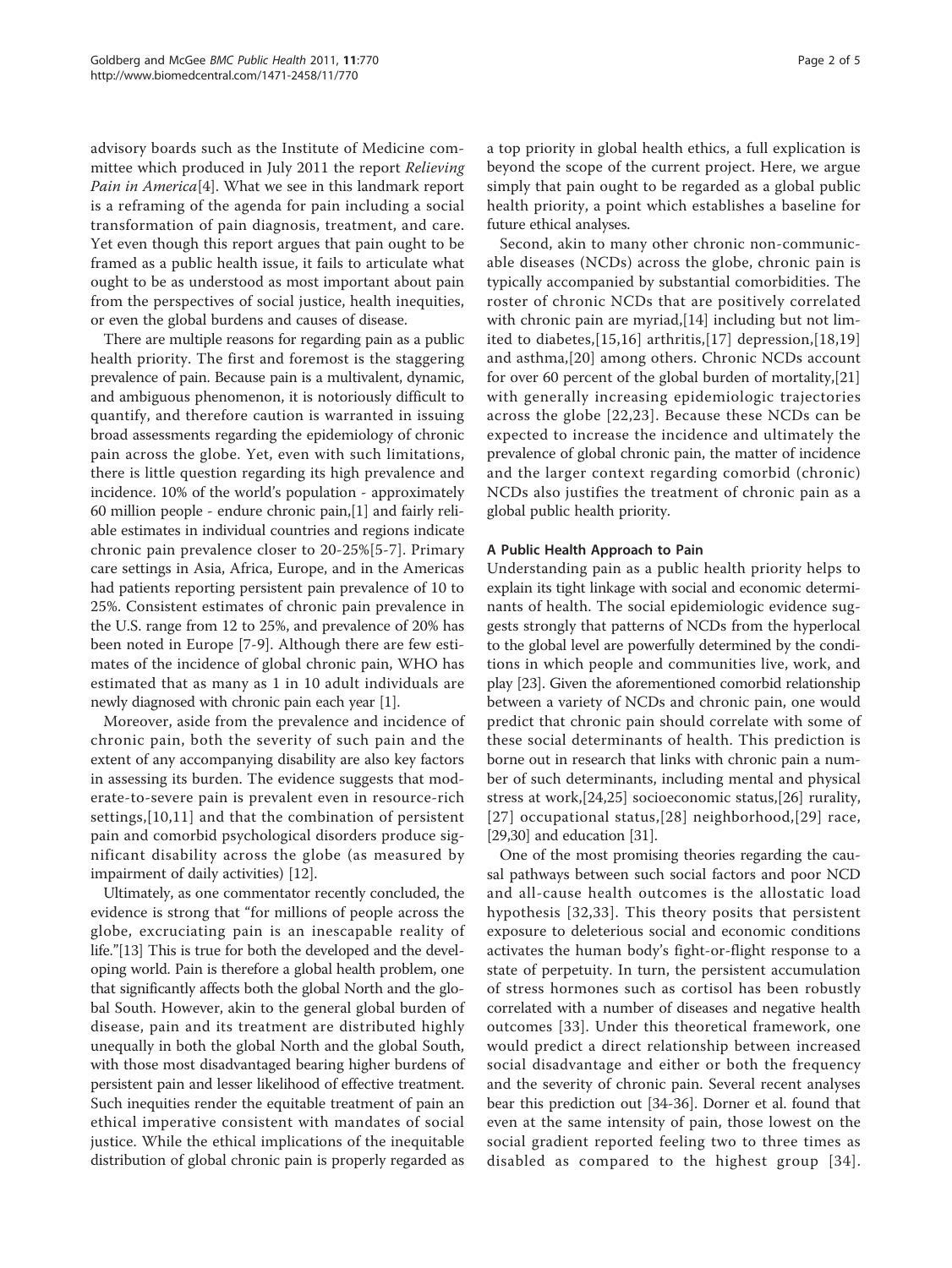Similarly, Rios and Zautra documented a significant correlation between the severity of daily pain and levels of daily financial worry [\[35](#page-3-0)]. Moreover, the fact that social disadvantages tend to cluster implies that communities suffering from any one such disadvantage are more likely to experience others [[37](#page-3-0),[38\]](#page-3-0). This clustering results in compound effects of deleterious social and economic conditions on health, which, given the stresshealth connection, supports a belief in the pathways between such conditions and pain across the globe.

An enormous body of literature demonstrates quite strongly that policy action on these social determinants of health cannot be left to the health care sector itself [[23,39,40\]](#page-3-0). As important as medical services are to ameliorating disease and human suffering, medical care is neither intended to nor generally equipped to address the macrosocial factors that determine patterns of pain and its distribution in populations. Understanding the powerful connections between deleterious social and economic conditions and global chronic pain therefore provides additional reason for regarding pain as a public health priority rather than simply a medical priority.

Moreover, the primary response to the undertreatment of pain both in the developed world and beyond has closely tracked a medical model, one which analyzes the problem almost exclusively in context of the availability and distribution of opioid analgesics [[9,41-](#page-3-0)[43\]](#page-4-0). Yet as Ichiro Kawachi observed in the award-winning documentary *Unnatural Causes*, however useful aspirin may be in the treatment of fever, the cause of fever is not lack of aspirin [[44\]](#page-4-0). Moreover, while there is no question that access to essential medicines is a global health priority, the Final Report of the WHO's Commission on the Social Determinants of Health makes plain the abundant evidence that remedies for the most pressing and inequitable global health problems are typically to be found outside the provision of health care services [[23\]](#page-3-0). Thus, this essay strikes outside the confines of the medical model, and argues that global chronic pain ought to be perceived as a public health priority.

Finally, regarding chronic pain as a global public health priority could have a salutary effect on chronic pain research. Where the medical model dominates research and funding on pain, research allocation is similarly skewed towards basic science (pain at the molecular level) and to clinical medicine, the latter consisting largely of a focus on medical treatments and health care services. Given the likelihood that many of the key determinants of pain across the globe are the social and economic conditions in which people work and live, regarding chronic pain as a global public health priority could shift the emphasis to funding research directed at the root structural, social and cultural factors that shape pain and its inequitable global distribution.

## Summary

The high prevalence and incidence of global chronic pain, its substantial and growing comorbidities, and its linkage with myriad social and economic determinants collectively provide ample justification for regarding pain as a public health priority. Moreover, there are significant public policy consequences for doing so. Thinking about global chronic pain as a public health priority implies immediately that the global focus on access to essential medicines like opioids is insufficient as a primary policy strategy. A public health focus requires stakeholders to heed Rose's insistence that ministering to the health of populations necessitates attention to the causes of the causes [[45](#page-4-0),[46\]](#page-4-0). Chronic pain, akin to most diseases on the planet, is strongly determined by the social and economic conditions in which people work and live [\[47\]](#page-4-0). However important essential medicines are to treating chronic pain, a public health model recommends that significant global attention and resources be shifted to the macrosocial determinants that most powerfully shape the patterns of chronic pain, its comorbid diseases, and the distribution of both. This shift in policy from the micro-level focus on the provision of health care services to a macro-level approach addressing the structural determinants of health dovetails with a number of practices and reports urging the same kind of health policy shift, including but not limited to the World Health Organization, the Marmot Review, and the Commission to Build a Healthier America.

#### Acknowledgements and Funding

The authors would like to thank Myra Christopher for reading a late draft of the manuscript and offering her comments and criticisms. Funding for the article processing charges was provided by DSG and SJM's Departments, and by Pain Action Initiative: A National Strategy (PAINS) housed at the Center for Practical Bioethics, Kansas City, MO, USA. Neither the Departments nor the PAINS Project played no role in the planning and conceptualization of the manuscript, did not participate in the writing of the manuscript, and played no role in the decision to submit the manuscript. Myra Christopher, Principal Investigator of the PAINS Initiative, read a late draft of the manuscript and offered comments and criticisms. No other funding was provided for the planning, writing, or submission of the manuscript.

### Author details

<sup>1</sup>Department of Bioethics & Interdisciplinary Studies, Brody School of Medicine, East Carolina University, 600 Moye Blvd, Mailstop 641, Greenville, N.C. 27834, USA. <sup>2</sup>Department of Health Policy & Management, University of Kansas School of Medicine/KU Medical Center, Center for Practical Bioethics, The Harzfeld Building, 1111 Main St. Ste. 500 Kansas City, MO 64105, USA.

#### Authors' contributions

DSG and SJM conceived of the manuscript together and participated in planning the writing, workflow, and timeline. DSG wrote the first draft. SJM reviewed the first draft and offered substantial revisions, which DSG and SJM iteratively incorporated into second and third drafts. All authors read and approved the final manuscript.

#### Authors' Information

DSG has been working on the issue of pain and its undertreatment since 2005. The issue was the subject of DSG's 2009 doctoral dissertation, which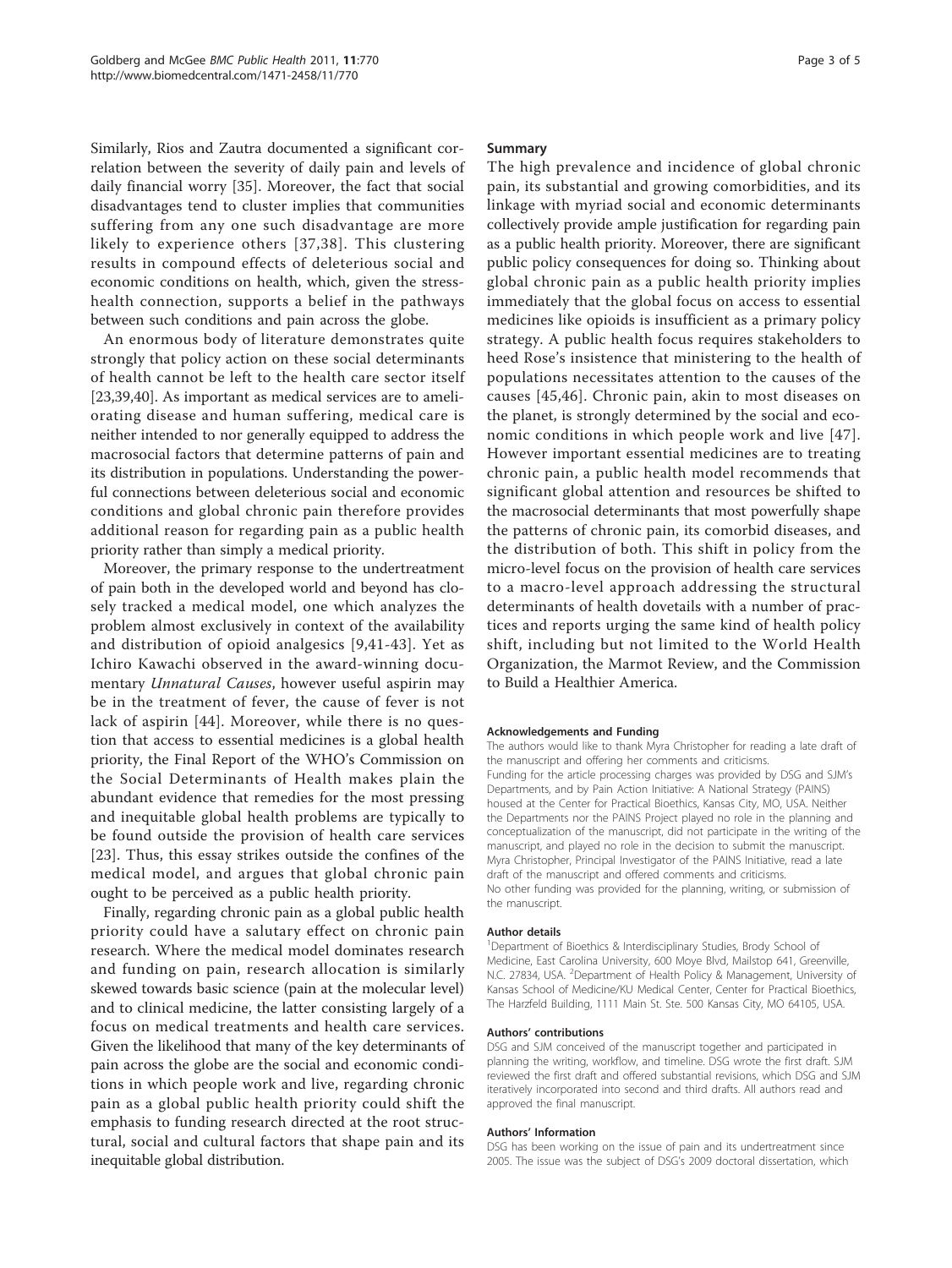<span id="page-3-0"></span>earned a distinction, and which currently serves as the basis for a book proposal under review at a university press. DSG's general approach to the undertreatment of pain, regarding the error of reducing it to a question of opioid policy, has resulted in a number of publications, commentaries, and presentations in peer-reviewed journals and conferences, as well as invitations to speak at a variety of local, national, and international venues. DSG has also produced multiple publications on global health and public health ethics, and has papers on both subjects forthcoming in major scholarly journals and in an anthology on global health to be published by Oxford University Press. DSG was recently named a 2012 Visiting Fellow with the Birkbeck Pain Project at Birkbeck, University of London. SJM has published over a dozen papers in the area of public health and ethics. The topic of ethics and pain is the focus of the Center for Practical Bioethics' PAINS Project, for which SJM is a consultant. SJM has multiple forthcoming publications in the area of pain, public health, and ethics and is currently developing a book on the ethics of prevention. As the first public health ethicist at the University of Kansas Medical Center, SJM is developing new courses and research programs in public health, pain, and cancer.

#### Competing interests

Neither DSG nor SJM has any competing interests to declare.

Received: 20 June 2011 Accepted: 6 October 2011 Published: 6 October 2011

#### References

- 1. International Association for the Study of Pain: Unrelieved pain is a major global healthcare problem.[\[http://www.iasp-pain.org/AM/Template.cfm?](http://www.iasp-pain.org/AM/Template.cfm?Section=Home&Template=/CM/ContentDisplay.cfm&ContentID=2908) [Section=Home&Template=/CM/ContentDisplay.cfm&ContentID=2908\]](http://www.iasp-pain.org/AM/Template.cfm?Section=Home&Template=/CM/ContentDisplay.cfm&ContentID=2908).
- 2. McGee SJ, Kaylor BD, Emmott H, Christopher MJ: Defining the landscape for chronic pain ethics. Pain Med .
- 3. Ollila E: Global health priorities priorities of the wealthy? Global Health 2005, 1:6.
- 4. Institute of Medicine: Relieving pain in America: A blueprint for transforming prevention, care, education and research.[[http://www.iom.](http://www.iom.edu/Reports/2011/Relieving-Pain-in-America-A-Blueprint-for-Transforming-Prevention-Care-Education-Research.aspx) [edu/Reports/2011/Relieving-Pain-in-America-A-Blueprint-for-Transforming-](http://www.iom.edu/Reports/2011/Relieving-Pain-in-America-A-Blueprint-for-Transforming-Prevention-Care-Education-Research.aspx)[Prevention-Care-Education-Research.aspx](http://www.iom.edu/Reports/2011/Relieving-Pain-in-America-A-Blueprint-for-Transforming-Prevention-Care-Education-Research.aspx)].
- 5. Gureje O, Von Korff M, Simon GE, Gater R: Persistent pain and well-being: a World Health Organization Study in Primary Care. JAMA 1998, 280(2):147-51.
- 6. Harstall C, Ospina M: How prevalent is chronic pain? Pain Clinical Updates 2003, 11(2):1-4.
- 7. National Center for Health Statistics: Health, United States, 2006, with special feature on pain.[<http://www.cdc.gov/nchs/data/hus/hus06.pdf>].
- 8. Reid KJ, Harker J, Bala MM, Truyers C, Kellen E, Bekkering GE, Kleijnen J: Epidemiology of chronic non-cancer pain in Europe: narrative review of prevalence, pain treatments and pain impact. Curr Med Res Opin 2011, 27(2):449-62.
- 9. Breivik H, Collett B, Ventafridda V, Cohen R, Gallacher D: Survey of chronic pain in Europe: prevalence, impact on daily life, and treatment. Eur J Pain 2006, 10(4):287-333.
- 10. Breivik H, Cherny N, Collett B, de Conno F, Filbet M, Foubert AJ, Cohen R, Dow L: Cancer-related pain: a pan-European survey of prevalence, treatment, and patient attitudes. Ann Oncology 2009, 20(8):1420-33.
- 11. Foley K: How well is cancer pain treated? Palliative Med 2011, 25(6):398-401.
- 12. Gureje O, Simon GE, Von Korff M: A cross-national study of the course of persistent pain in primary care. Pain 2001, 9(1-2):195-200.
- 13. Taylor AL: Addressing the global tragedy of needless pain: rethinking the United Nations single convention on narcotic drugs. J Law Med Ethics 2007, 35(4):556-70, 556.
- 14. Kato K, Sullivan PF, Evengård B, Pedersen NL: Chronic widespread pain and its comorbidities: a population-based study. Arch Intern Med 2006, 166(15):1649-54.
- 15. Krein SL, Heisler M, Piette JD, Makki F, Kerr EA: The effect of chronic pain on diabetes patients' self-management. Diabetes Care 2005, 28(1):65-70.
- 16. Piette JD, Kerr EA: The impact of comorbid chronic conditions on diabetes care. Diabetes Care 2006, 29(3):725-31.
- 17. Lee S, Tsang A, Huang YQ, Zhang MY, Liu ZR, He YL, Von Korff M, Kessler RC: Arthritis and physical-mental comorbidity in metropolitan China. J Psychosom Res 2007, 63(1):1-7.
- 18. Bair MJ, Robinson RL, Katon W, Kroenke K: Depression and pain comorbidity: a literature review. Arch Intern Med 2003, 163(20):2433-45.
- 19. Arnow BA, Hunkeler EM, Blasey CM, Lee J, Constantino MJ, Fireman B, Kraemer HC, Dea R, Robinson R, Hayward C: Comorbid depression, chronic pain, and disability in primary care. Psychosom Med 2006, 68(2):262-8.
- 20. Hestbaek L, Leboeuf-Yde C, Kyvik KO: Is comorbidity in adolescence a predictor for adult low back pain? A prospective study of a young population. BMC Musculoskelet Disord 2006, 7:29.
- 21. Alwan A, et al: World Health Organization 2010 Global Status Report on Noncommunicable Diseases.[[http://www.who.int/chp/](http://www.who.int/chp/ncd_global_status_report/en/index.html) [ncd\\_global\\_status\\_report/en/index.html](http://www.who.int/chp/ncd_global_status_report/en/index.html)].
- 22. Daar AS, Singer PA, Persad DL, Pramming SK, Matthews DR, Beaglehole R, Bernstein A, Borysiewicz LK, Colagiuri S, Ganguly N, Glass RI, Finegood DT, Koplan J, Nabel EG, Sarna G, Sarrafzadegan N, Smith R, Yach D, Bell J: Grand challenges in chronic non-communicable diseases. Nature 2007, 450:494-96.
- 23. CSDH: Closing the gap in a generation: health equity through action on the social determinants of health. Final Report of the World Health Organization Commission on Social Determinants of Health 2008 [[http://](http://www.who.int/social_determinants/thecommission/finalreport/en/index.html) [www.who.int/social\\_determinants/thecommission/finalreport/en/index.](http://www.who.int/social_determinants/thecommission/finalreport/en/index.html) [html\]](http://www.who.int/social_determinants/thecommission/finalreport/en/index.html).
- 24. Mäkelä M, Heliövaara M, Sievers K, Impivaara O, Knekt P, Aromaa A: Prevalence, determinants, and consequences of chronic neck pain in Finland. Am J Epidemiol 1991, 134(11):1356-67.
- 25. Heliövaara M, Mäkelä M, Knekt P, Impivaara O, Aromaa A: Determinants of sciatica and low-back pain. Spine 1991, 16(6):608-14.
- 26. Brekke M, Hjortdahl P, Kvien TK: Severity of musculoskeletal pain: relations to socioeconomic inequality. Soc Sci Med 2002, 54(2):221-8.
- 27. Day MA, Thorn BE: The relationship of demographic and psychosocial variables to pain-related outcomes in a rural chronic pain population. Pain 2010, 151(2):467-74.
- 28. Saastamoinen P, Leino-Arjas P, Laaksonen M, Lahelma E: Socio-economic differences in the prevalence of acute, chronic and disabling chronic pain among ageing employees. Pain 2005, 114(3):364-71.
- 29. Fuentes M, Hart-Johnson T, Green CR: The association among neighborhood socioeconomic status, race and chronic pain in black and white older adults. J Natl Med Assoc 2007, 99(10):1160-9.
- 30. Green CR, Hart-Johnson T: The impact of chronic pain on the health of black and white men. J Natl Med Assoc 2010, 102(4):321-31.
- 31. Roth RS, Punch MR, Bachman JE: Educational achievement and pain disability among women with chronic pelvic pain. J Psychosom Res 2001, 51(4):563-9.
- 32. Borrell LN, Nguyen N: Racial/ethnic disparities in all-cause mortality in U. S. adults: the effect of allostatic load. Pub Health Rep 2010, 125(6):810-16.
- 33. Brunner E, Marmot M: Social organization, stress, and health. In Social Determinants of Health.. 2 edition. Edited by: Marmot M., Wilkinson RG. New York: Oxford University Press; 2006:6-30.
- 34. Dorner TE, Muckenhuber J, Stronegger WJ, Ràsky E, Gustorff B, Freidl W: The impact of socio-economic status on pain and the perception of disability due to pain. Eur J Pain 2011, 15(1):103-9.
- 35. Rios R, Zautra AJ: Socioeconomic disparities in pain: the role of economic hardship and daily financial worry. Health Psychol 2011, 30(1):58-66.
- 36. Sá KN, Pereira Cde M, Souza RC, Baptista AF, Lessa I: Knee pain prevalence and associated factors in a Brazilian population study. Pain Med 2011, 12(3):394-402.
- 37. Graham H: Social determinants and their unequal distribution: clarifying policy understandings. Milbank Quart 2004, 82(1):101-24.
- 38. O'Rand AM: The precious and the precocious: understanding cumulative disadvantage and cumulative advantage over the life course. Gerontologist 1996, 36(2):230-8.
- 39. Navarro V: What we mean by social determinants of health. Int J Health Serv 2009, 39(3):423-41.
- 40. Lantz PM, Lichtenstein RL, Pollack HA: Health policy approaches to population health: the limits of medicalization. Health Aff 2007, 26(5):1253-7.
- 41. World Health Organization, Access to Opioid Medications in Europe: Ensuring balance in national policies on controlled substances, guidance for availability and accessibility of controlled medicines. 2011 [[http://](http://apps.who.int/medicinedocs/en/m/abstract/Js18050en/) [apps.who.int/medicinedocs/en/m/abstract/Js18050en/](http://apps.who.int/medicinedocs/en/m/abstract/Js18050en/)].
- 42. World Health Organization Access to Controlled Medications Programme: [[http://www.who.int/medicines/areas/quality\\_safety/access\\_to\\_cmp/en/](http://www.who.int/medicines/areas/quality_safety/access_to_cmp/en/index.html) [index.html\]](http://www.who.int/medicines/areas/quality_safety/access_to_cmp/en/index.html).